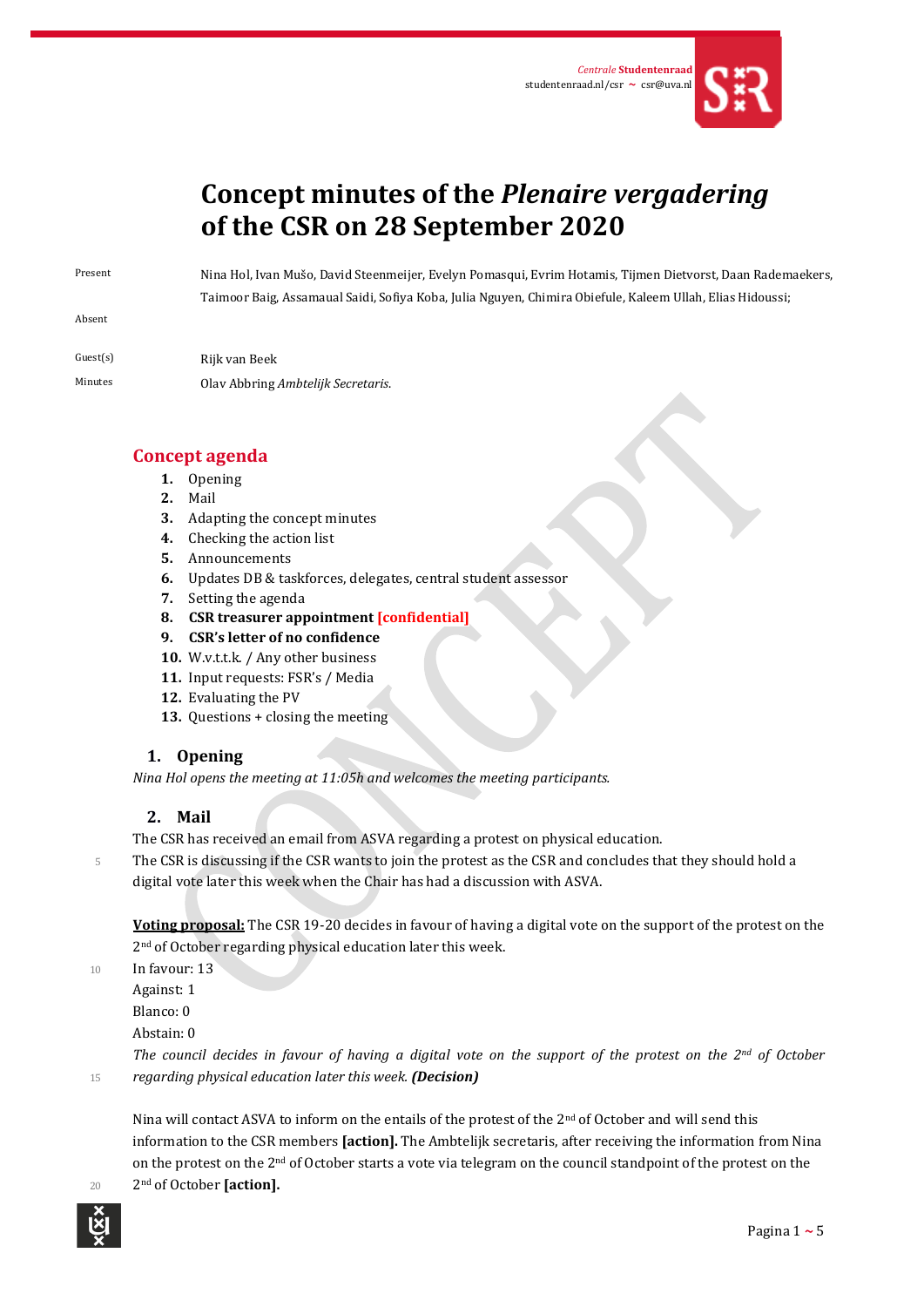

# **3. Adapting concept minuets**

The concept minutes of the  $21<sup>th</sup>$  of September have been set without changes.

#### **4. Checking the action list**

*The action list gets updated.*

## **5. Announcements**

*The absentees and people leaving early are listed.*

#### **Mandates**

25

Julia mandates Ivan 14 votes. The quorum is met.

#### **6. Updates DB & taskforces, delegates, central student assessor**

*No questions on the updates.*

#### **7. Setting the agenda**

30 Assamaual proposes to add the agenda point Huawei to the agenda. He states that the meeting piece on Huawei can be send to the CSR members and that it can be read during a 10 minute break. Elias replies that the meeting piece should have been send during the weekend so all CSR members would have had time to prepare their questions. The request is put up to vote.

<sup>35</sup> *Tijmen left the meeting*

**Voting proposal:** The CSR 19-20 decides in favour of adding the agenda point Huawei to today's agenda under point 10.

In favour: 10

40 Against: 0

Blanco: 1 Abstain: 2

*The council decides in favour of adding the agenda point Huawei to today's agenda under point 10 (Decision)*

## **8. CSR treasurer appointment [confidential]**

[confidential]

#### **9. CSR's letter of no confidence**

45 The letter of no confidence on which the CSR 2019-2020 has voted will be send with the signature of the previous council's chair.

*Tijmen joins the meeting*

**10. Huawei**

*Julia has left the meeting*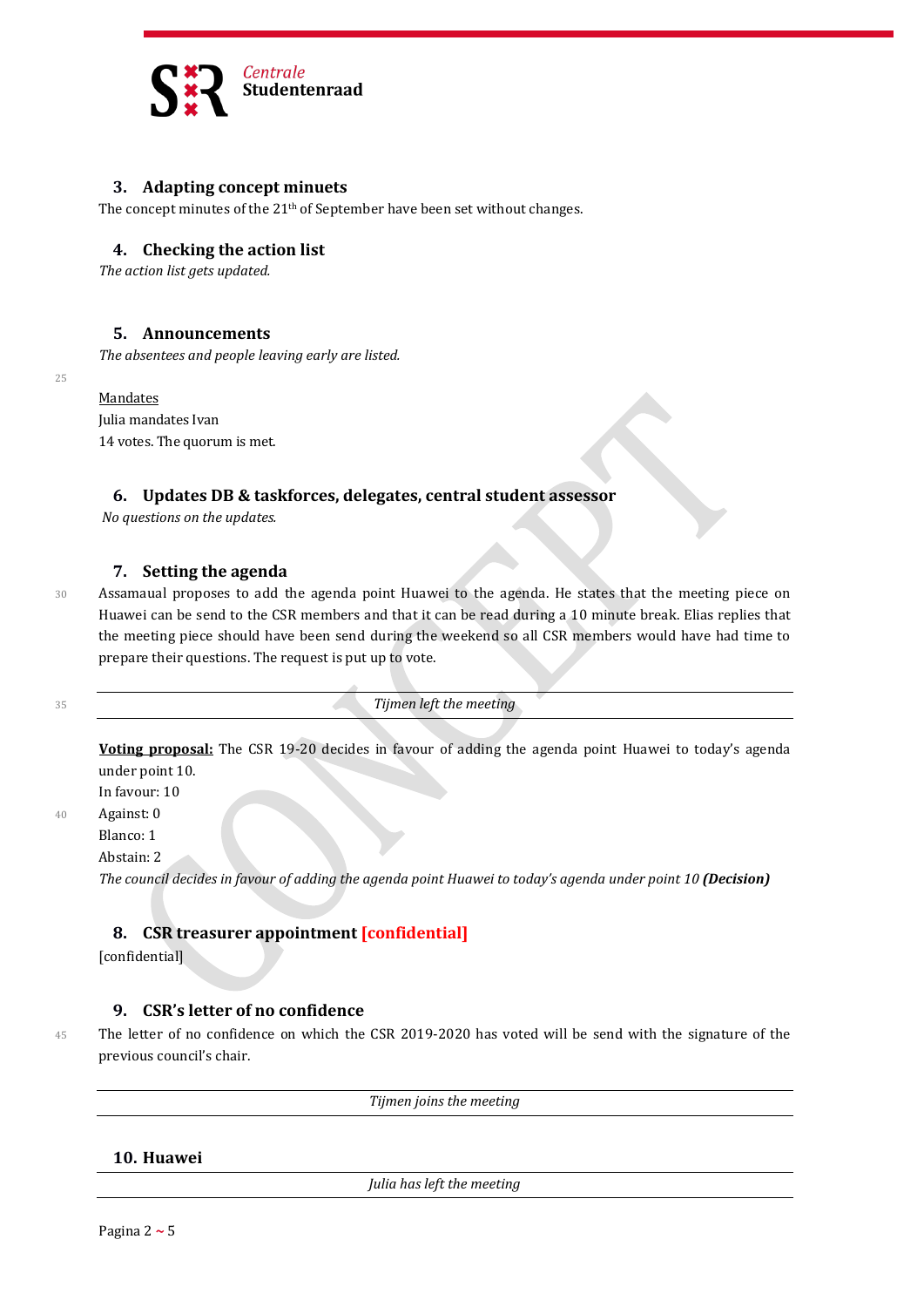

#### **The council reads the meeting piece**

50

Elias states that there is information missing that has only been send to the O&F committee, this includes information on entails of the organization of the ethical committee and what information should be discussed 55 with the COR, the VU and employees who are involved with the cooperation between UvA, VU and Huawei. Tijmen states that he agrees with the direction described in the meeting piece, however, more exploratory research should be done.

Sofiya states that the benefits of the proposed central ethical committee will only affect future cooperations. 60 Chimira states that she thinks that the first two points, the termination of the cooperation or the statement of the CvB condemning the oppression of Uyghurs might be unreachable. If anything the meeting piece should focus on the discussion surrounding the organization of a central ethical committee which should investigate cooperations when the faculties' ethical committees aren't involved. David adds that the meeting piece should also include the right on which the CSR bases their interference on this file. Daan agrees that the partnership 65 with the UvA Holding should be discussed because it shouldn't be possible that a loop hole can be used where the medezeggenschap cannot give their input or the check of an ethical committee can be bypassed.

Tijmen asks if it is known what the power relation is between UvA Holding and UvA. Assamaual explains that there is definitely a connection between the UvA and UvA holding, however, further research needs to be 70 conducted. Assamaual believes that this can be finished and put on paper before the next OV.

Nina asks if the focus on the use of AI technology in the suppression of Uyghurs should be broadened in the meeting piece. Assamaual states that the use of the technology to oppress Uyghurs is proven and that this fact should be used in the discussion, however the idea that a cooperation between the UvA, holding or not and an 75 external party should be looked into by an ethical committee can be explained broader in the meeting piece. Daan adds that it needs to be kept in mind that although it might be proven that Huawei contributes to the human rights violations this doesn't mean that the cooperation between Huawei, UvA and VU also results in contributing to the human rights violations.

80 Assamaual received a message from the writer of the item in Folia on Huawei stating that he was asked to share his article with the Parool and that this author also asked the CSR to share their standpoint with the Parool. This can be done once the voting on the standpoint of the CSR has taken place

Assamaual adds that if the entails of the organization of a central ethical committee are not finished before 85 this OV then this specific advice can be discussing during the next OV.

**Voting proposal:** The CSR 19-20 decides in favour of having the O&F committee update the Huawei file and have an email vote on Thursday.

In favour: 12

90 Against: 2

Blanco: 0

Abstain: 0

*The council decides in favour of having the O&F committee update the Huawei file and have an email vote on Thursday (Decision)*

95

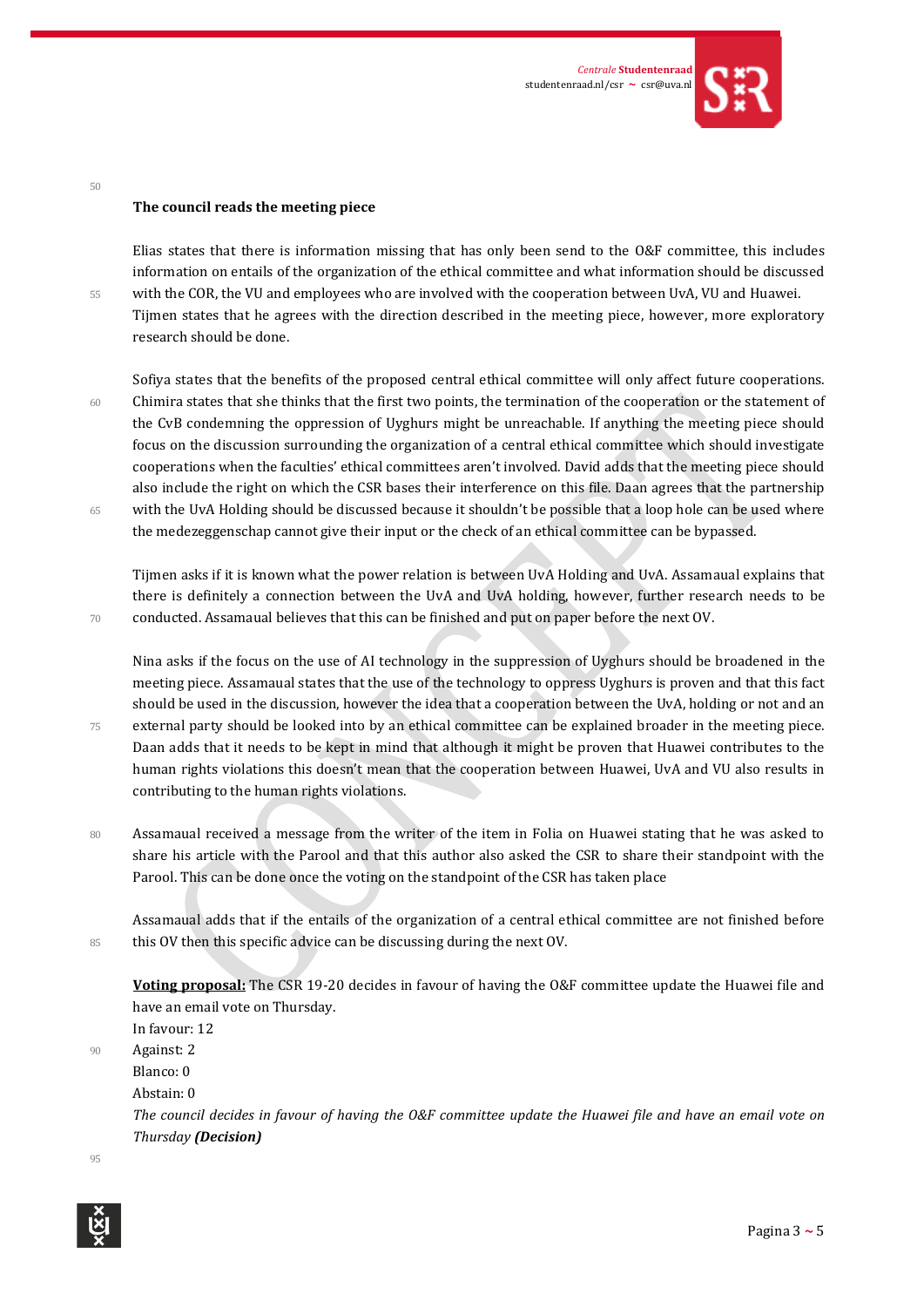

The CSR members working on the Huawei file will update the meeting piece on Huawei, discuss it during O&F on Thursday and will send the final meeting piece to the Ambtelijk secretaris **[action].** The Ambtelijk secretaris instigates an email vote on Thursday night for the CSR standpoint on the cooperation between Huawei, the UvA and the VU **[action]**.

# **11. W.V.T.T.K. / Any other business**

100 Rijk announces that the UvA and HvA are working together on having a digital learning experience through Microsoft teams. If you want to join the process of organizing this than you can contact Rijk van Beek who will give your contact information to the people responsible.

## **12. Input requests for the FSR's / to the media**

*None.*

## **13. Evaluating the PV**

*The meeting is evaluated.*

## **14. Questions + closing the meeting**

<sup>105</sup> *No questions*

13:03 Nina closes the meeting.

# **Decisions**

|     | 200928-01 | The CSR decides in favour of having a digital vote on the support of the protest on the 2nd of |
|-----|-----------|------------------------------------------------------------------------------------------------|
| 110 |           | October regarding physical education later this week.                                          |
|     | 200928-02 | The CSR decides in favour of having the O&F committee update the Huawei file and have an       |
|     |           | email vote on Thursday.                                                                        |
|     |           |                                                                                                |

# **Action list**

|     | 200928-01 | Nina will contact ASVA to inform on the entails of the protest of the $2nd$ of October and will           |
|-----|-----------|-----------------------------------------------------------------------------------------------------------|
| 115 |           | send this information to the CSR members.                                                                 |
|     | 200928-02 | The Ambtelijk secretaris, after receiving the information from Nina on the protest on the 2 <sup>nd</sup> |
|     |           | of October starts a vote via telegram on the council standpoint of the protest on the 2 <sup>nd</sup> of  |
|     |           | October.                                                                                                  |
|     | 200928-03 | The CSR members working on the Huawei file will update the meeting piece on Huawei,                       |
| 120 |           | discuss it during O&F on Thursday and will send the final meeting piece to the Ambtelijk<br>secretaris.   |
|     | 200928-04 | The Ambtelijk secretaris sends an email vote on Thursday night for the CSR standpoint on                  |
|     |           | the cooperation between Huawei, the UvA and the VU.                                                       |
|     |           | The Ambteliik secretaris will before Thursday make a shared google calendar for all CSR                   |
| 125 |           | members to join.                                                                                          |

#### **Pro memory list PV CSR**

|     | 140908-04 | The DB keeps an eye on late meeting pieces and is strict about <i>nazendingen</i> and being present in |
|-----|-----------|--------------------------------------------------------------------------------------------------------|
|     |           | time.                                                                                                  |
|     | 140908-05 | A double check on the spelling and grammar should be done for all communication. Committee             |
| 130 |           | chairs have the final responsibility in this.                                                          |
|     | 141208-04 | The committee chairs notify the PR-committee after their meetings which files, that the CSR is         |
|     |           | working on, should be raised in the media.                                                             |